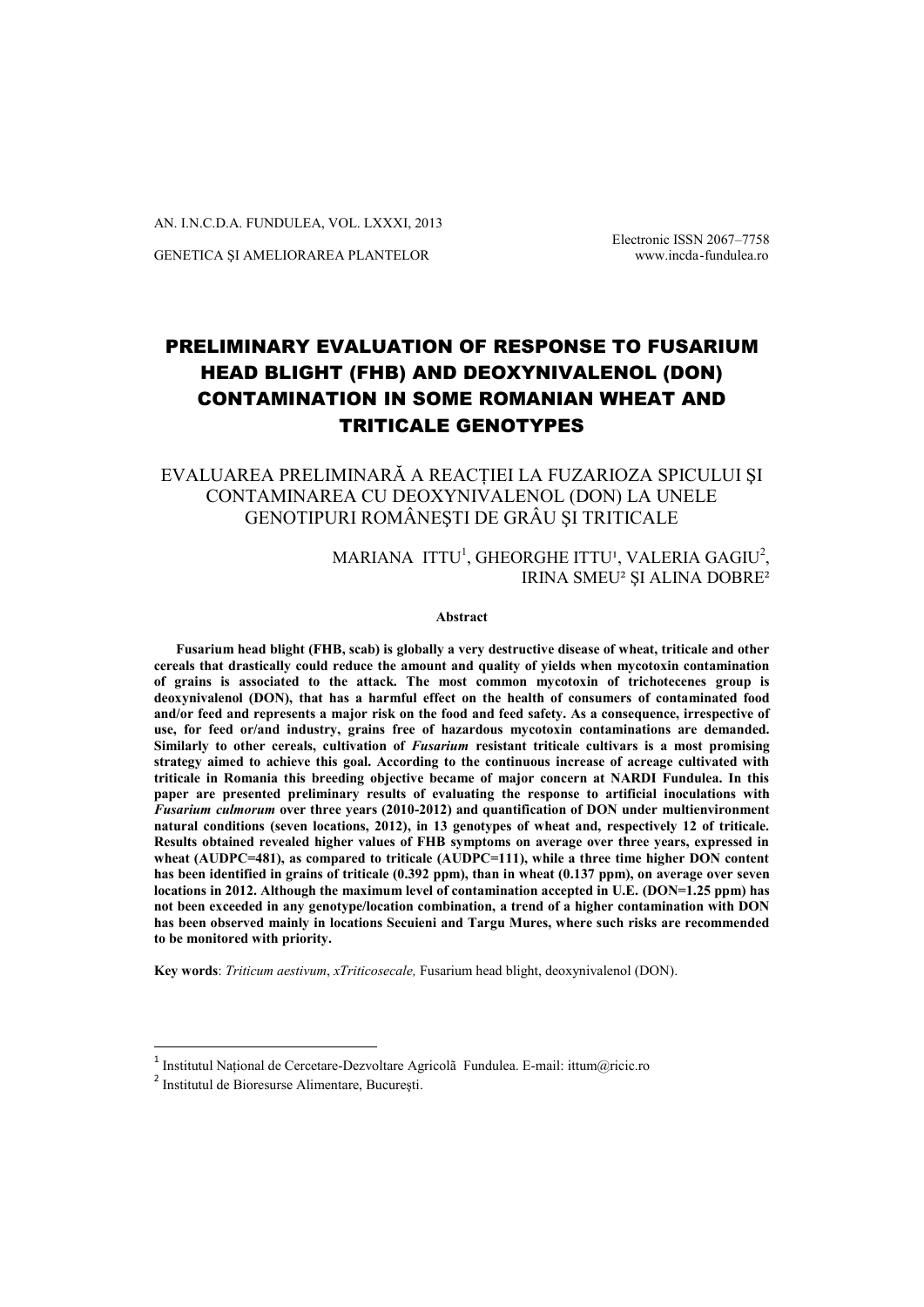#### **REZUMAT**

Fuzarioza spicelor este o boală foarte păgubitoare răspândită la grâu, triticale şi alte cereale, în toate zonele de cultură din lume. Pe langă reducerea semnificativă a producției, acumularea în semințe a toxinelor specifice (trichotecene), asociate atacului patogenului *Fusarium*, depreciază ireversibil calitatea acestora. Principala toxină din acest grup de micotoxine este deoxynivalenolul (DON), al cărui efect dăunător asupra sănătății consumatorilor de alimente sau furaje contaminate reprezintă un serios factor de risc în raport cu siguranța alimentară. În consecință, indiferent de modul de utilizare, pentru consum direct sau prelucrare, sunt necesare seminţe libere de micotoxine dăunătoare. Similar cu alte cereale, pentru atingerea acestui deziderat, cultivarea soiurilor rezistente de triticale si de grâu reprezintă cea mai bună abordare strategică.

Avand în vedere creşterea continuă a suprafeţei cultivate cu triticale în România, acest obiectiv a devenit prioritar în cadrul programului de ameliorare care se desfaşoară la I.N.C.D.A. Fundulea pentru această specie.

In această lucrare sunt prezentate rezultatele preliminare ale evaluării reacţiei la inocularea artificială cu *Fusarium culmorum* (2010-2012) și analizarea conținutului de DON în condiții naturale (șapte localități în anul 2012) la 13 genotipuri de grâu şi, respectiv, 12 de triticale.

Rezultatele obţinute au evidenţiat un nivel de patru ori mai ridicat de atac, la genotipurile de grâu, comparativ cu cele de triticale, în medie pe trei ani. În contrast, conţinutul de DON (ppm*)* în probele de semințe de grâu și triticale, prelevate în anul 2012 în condiții de infecție naturală, din șapte localități, a fost în medie de trei ori mai mare la triticale, faţă de grâu.

Trebuie subliniat cã nivelul de contaminare cu DON identificat în anul 2012 la triticale nu a reflectat intensitatea atacului apreciată în aceleaşi condiţii. Deşi, la niciuna dintre combinaţiile genotip/localitate nu s-a depăşit limita de contaminare cu DON admisă în U.E. (DON=1.25 ppm*),* s-a evidentiat, totuşi, o tendinţă mai mare de acumulare a acestei micotoxine în probele de semințe prelevate din localitățile Secuieni și Tg. Mureș, fapt care impune, cu prioritate pentru respectivele zone, o monitorizare permanentă a acestui tip de risc.

**Cuvinte cheie**: *Triticum aestivum*, *xTriticosecale,* Fusarium head blight, deoxynivalenol (DON).

#### **INTRODUCTION**

Triticale (*xTriticosecale*) is an intergeneric hybrid between wheat (*Triticum aestivum*) and rye (*Secale crereale*), now grown commercially mostly in Europe, China and Australia, mainly for livestock feed grain or grazing **(**M c I n t o s h , 1988) and bioethanol.

Triticale is considered as a valuable crop because of its yield ability adapted to less favourable soil conditions and low input farming. Disease resistance is particularly important for farming with limited or no use of pesticides (e.g., organic farming). Simultaneously, triticale is a good resource of genes for wheat improvement, that it is used as a bridge to transfer desirable characteristics of rye into wheat  $(Q \, u \, a \, s \, e \, t \, a \, d \, d)$ , 1985; Zhu ang and Li, 1993; Saulescu et al., 2010), such resistance to wheat stem rust (Adhikari and McIntosh, 1998; Singh and McIntosh, 1988; Zhang et al., 2010), induced by several resistance genes such *Sr* 27, *srNin, SrSatu, SrBj* and *SrVen* (M c I n t o s h et al., 1995). Assessment of seedling reaction to races of *P. graminis* f. sp. *tritici* with broad virulence, including the recently emerged TTKSK, TRTTF and TTTTF (P r e t o r i u s et al., 2000) in a collection of 567 accessions originating from 21 countries, revealed the presence of uncharacterized genes in 129 (79.6%) of them (O l i v e r a et al., 2013).

Although triticale inherited from rye a natural resistance to diseases, as a consequence of broader and more intensive cultivation, new and specialized pathogens have appeared and similarly to other species, have broken its initial resistance. This challenge regarding a relatively new crop emphasizes the need to permanently monitor the occurrence of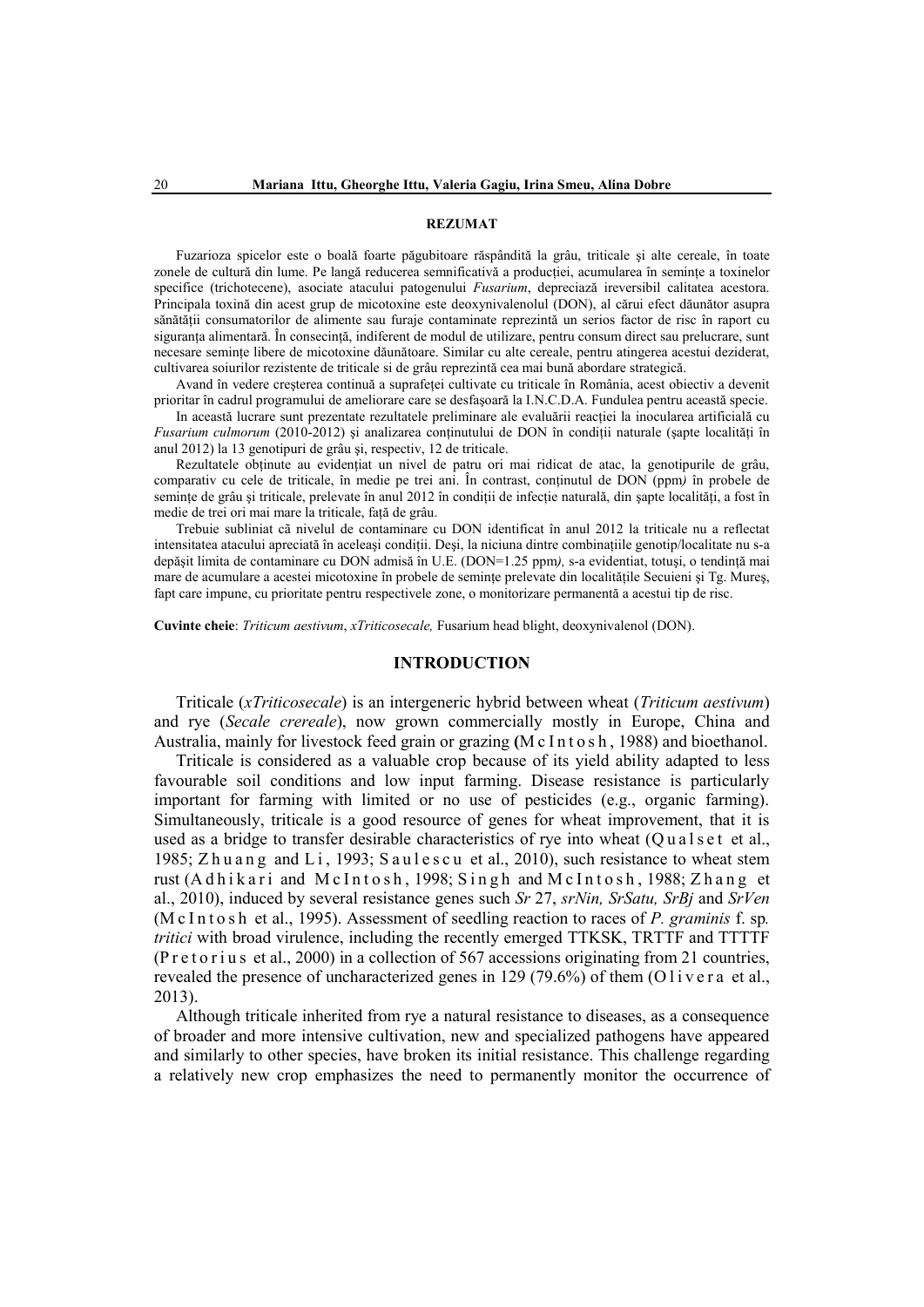potentially damaging diseases and pests during the growing period, in order to properly manage the risks by reliable control methods. (Anonymous: Thüringer Landesanstalt für Landwirtschaft).

In the last years, more frequent and intense leaf rust and powdery mildew attacks have been observed in triticale, studies on a possible specialization of *Puccinia* versus this new plant host being under progress  $(Hanzalova and Bartos, 2011)$ . Currently, the response of triticale to Fusarium head blight, particularly to the contamination of grain with deoxynivalenol (DON), is of outmost importance in many research programs across the world, because of its harmful effect of the health of consumers and consequently on *food* and *feed safety*. DON is the main mycotoxin from the trichotecene group associated to *Fusarium* infection that determines the fungal spread and disease development in *Triticeae* (L a n g e v i n et al., 2004).

Irrespective of use, for feed or/and industry, grains free of hazardous mycotoxin contaminations are demanded. In this context, the cultivation of *Fusarium* resistant cultivars, including triticale, is a most promising strategy for avoiding toxin problems, although breeding of resistant cultivars has been hampered up to now by the lack of efficient resistance sources and tedious testing for improved FHB resistance. Reducing of mycotoxin content in grain of triticale according to FHB rating of spikes is more difficult as far as the both traits are not tightly associated as compared to wheat. Analysis of 113 and 55 triticale genotypes for symptom development on spikes under multienvironment artificial inoculation, *Fusarium* exoantigen (ExAg) and quantification of DON content by immunoassay revealed a higher correlation in wheat  $(r=0.86)$  than in triticale  $(r=0.60)$ (Miedaner et al., 2004). These findings suggesting different patterns of DON contamination in wheat and triticale, were confirmed by independent comparative studies performed in Poland with 32 winter triticale cultivars and 36 of winter wheat ones  $(G \text{ or } al. \text{ et } al. 2013).$ 

In order to reduce the mycotoxin content in triticale grain, very promising seems to be the use of a novel and highly resistant source line as donor of FHB resistance and a quantitative trait loci (QTL) mapping scheme for the identification of chromosomal segments harbouring FHB resistance genes initiated since 2012 at IFA-Tulln, Austria, focused on reducing the risk of mycotoxin contamination in triticale. (Research Project *Smart Breeding of Low Mycotoxin Triticale, 2012-2015, https*://forschung.boku.ac.at/fis/suchen.projekt\_uebersicht?sprache\_in=en&menue\_id\_in= 300&id\_in=9577 r).

In Romania, triticale is grown, mainly, in the hilly regions on the acid poor fertile soils and covers, yearly, around 100-130 thousands ha or 1.5% from the arable land. Since 1971, when the breeding program has been started, up to present, it has been developed an adapted triticale germplasm for the Romanian environmental conditions and 12 new varieties have been registered. Genetic progress for yield, estimated over a 27 years, is by  $46 \text{ kg}$  ha<sup>1</sup> year<sup>1</sup> or 0.80% year<sup>1</sup>, similarly with those realized in the most dynamic triticale breeding programs of the world. The improving of yields has been achieved by an increased number of kernels per spikes, plumpness of kernels, test weight and reduction of the plant height by introduction in the Romanian triticale germplasm of *RhtB1b* (*Rht1*)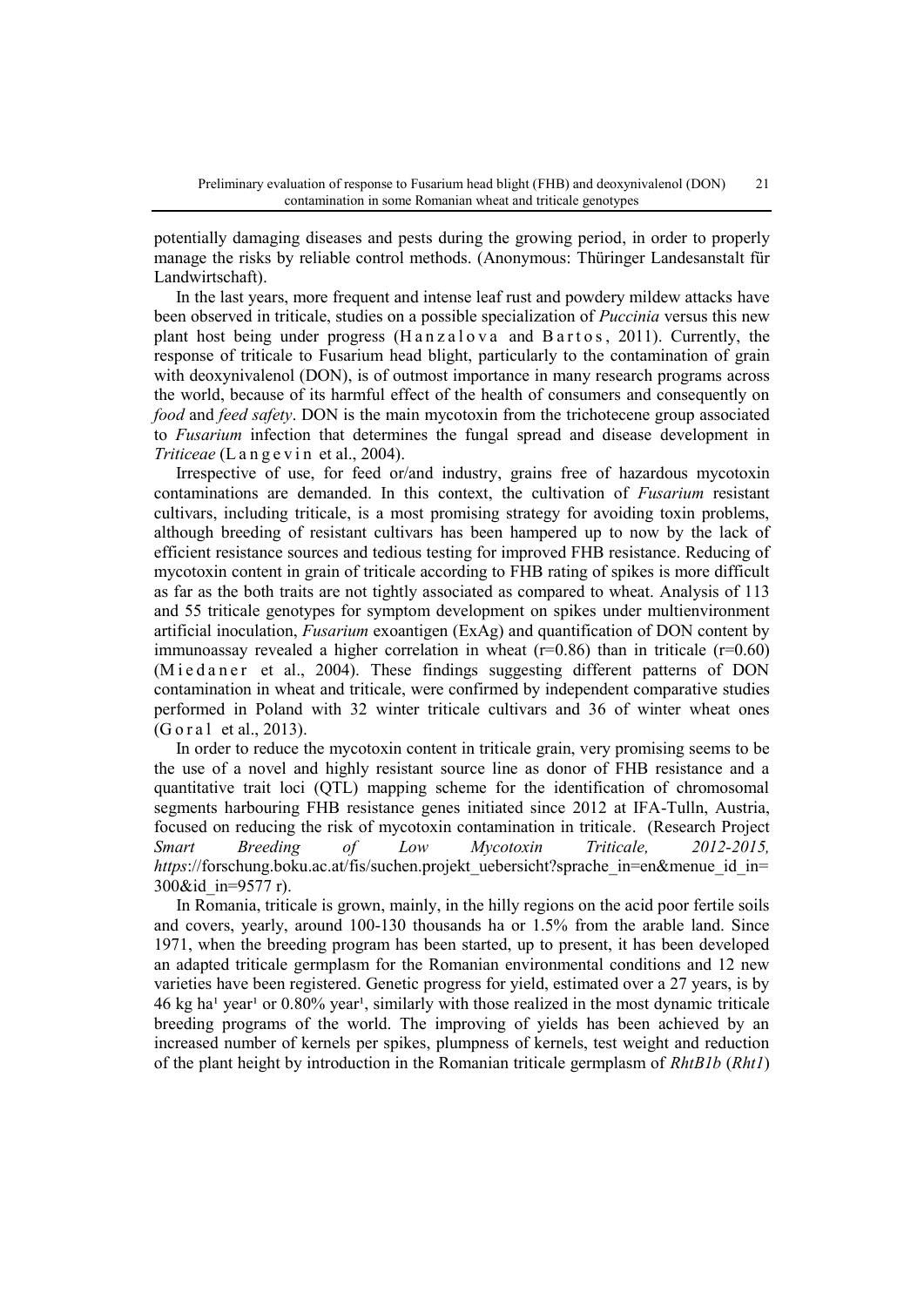and *Ddw1* (*Hl*) genes. The genetic gain for reduction of plant height, in this period, was estimated at  $1.16$  cm  $yr<sup>1</sup>$ .

Further progress regarding yield stability under conditions of global climatic changes, a broader genetic diversity for preharvest sprouting (PHS), drought tolerance, earliness, high canopy albedou, diseases resistance, especially for Fusarium head blight (low DON content in kernels), leaf rust and BYDV, is required. With regard to *Fusarium* this demand is empaphasized by the possible shift to an improved toxicity of the pathogen in Romania. Molecular analysis revealed the prevalence of 15-AcetylDON (15ADON) chemotype, in isolates sampled from wheat and triticale, but the co-occurrence of some isolates of chemotype 3-AcetylDON (3ADON), characterized by a higher toxicity, in some local *Fusarium* populations has been also found (Ittu et al., 2012).

In the last decades, important progress has been obtained in the triticale breeding programs worldwide, but consequently to the increasing of grown area, crop became more vulnerable, than before, to diseases, manly to rusts, powdery mildew etc (Ittu et al., 2008).

The aim of this paper is to evaluate comparatively the response to artificial inoculations with *Fusarium* and quantification of DON in wheat and triticale (in natural inoculation in seven locations).

# **MATERIAL AND METHODS**

Plant host. In this study were tested under artificial and natural conditions, 13 genotypes of wheat and, respectively 12 of triticale, representative for the presently released varieties from Romania. A standard sample of 200 g from each variety of wheat and triticale has been obtained from seven locations across Romania where these crops are usually grown: Albota, Şimnic (South-West), Tg. Mureş, Turda (North), Livada (North-West), Valu lui Traian (South-East) and Secuieni (North-East).

Inoculation. Under field conditions from three environments (years 2010, 2011 and 2012) 10 spikes/entry were inoculated in the FHB experimental field at Fundulea, with a very aggressive isolate of *Fusarium graminearum* at anthesis, by point (single) method.

Assessment of resistance. Response to *Fusarium* infection was assessed by counting the damaged spikelets at 20 days post inoculation (d.p.i.) and computed as area under disease progress curve (AUDPC).

DON quantification. DON content of all samples was analyzed at the Microbiology unit from the Institute of Food Bioresources, Bucharest, by a commercially available enzyme immunoassay (RIDASCREENTM FAST DON, R-Biopharm GmbH, Darmstadt, Germany), upon the producer's recommendations, being expressed in ppm.

## **RESULTS**

The values computed for AUDPC evaluated under artificial inoculation over three years, were on average four time higher in wheat (AUDPC=481.0), as compared to those registered in triticale (AUDPC=111.0) (Table 1). In contrast with symptoms, the overall grain content of DON, has been in all locations investigated in 2012, three times higher in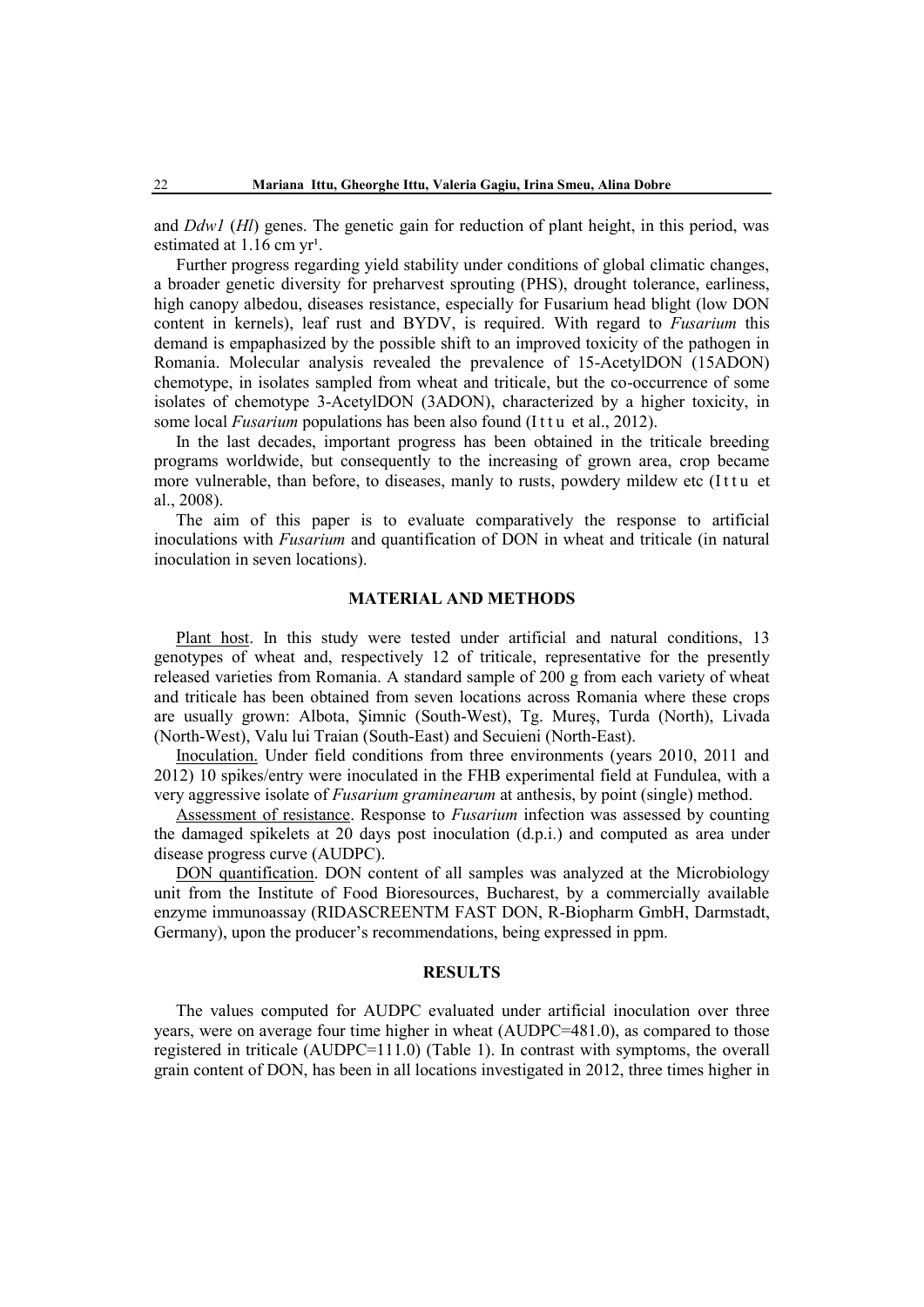triticale (mean values DON=0.392 ppm), than in wheat (mean values DON=0.137 ppm), while the avoided limit of contamination in E.U. (0.125 ppm), has not been exceeded in any genotype by location combination (Tables 2).

However, the level of contamination with DON found in triticale, relatively low has not been strongly associated to the intensity of *Fusarium* attack, found in 2012 under natural conditions (data not shown) and under artificial inoculation.

*Table 1*

|                                    | <b>WHEAT</b> (Grâu)        |                                                                         |                | <b>TRITICALE (Triticale)</b> |                                                                       |  |
|------------------------------------|----------------------------|-------------------------------------------------------------------------|----------------|------------------------------|-----------------------------------------------------------------------|--|
| No.<br>(Nr.<br>crt.)               | <b>Entry</b><br>(Varianta) | <b>AUDPC</b><br>(mean values across<br>3yrs<br>(valori medii, trei ani) | No.            | Entry<br>(Varianta)          | <b>AUDPC</b><br>(mean values across 3yrs)<br>(valori medii, trei ani) |  |
| 1                                  | Dropia                     | 500                                                                     | 1              | Plai                         | 138                                                                   |  |
| $\overline{2}$                     | Boema1                     | 468                                                                     | $\overline{2}$ | Titan                        | 94                                                                    |  |
| 3                                  | Delabrad <sub>2</sub>      | 472                                                                     | 3              | Stil                         | 94                                                                    |  |
| 4                                  | Faur-F                     | 427                                                                     | $\overline{4}$ | Gorun1                       | 84                                                                    |  |
| 5                                  | Glosa                      | 481                                                                     | 5              | Haiduc                       | 92                                                                    |  |
| 6                                  | Izvor                      | 518                                                                     | 6              | Cascador F                   | 149                                                                   |  |
| 7                                  | Litera                     | 577                                                                     | $\overline{7}$ | Mezin                        | 109                                                                   |  |
| 8                                  | Otilia                     | 461                                                                     | 8              | Negoiu                       | 133                                                                   |  |
| 9                                  | Ostrov                     | 312                                                                     | 9              | Oda                          | 85                                                                    |  |
| 10                                 | 66475G1-2                  | 454                                                                     | 10             | Paltin                       | 87                                                                    |  |
| 11                                 | 06476G5-3                  | 503                                                                     | 11             | Pisc                         | 103                                                                   |  |
| 12                                 | Pitar                      | 575                                                                     | 12             | Rotric                       | 168                                                                   |  |
| 13                                 | Partener                   | 500                                                                     |                |                              |                                                                       |  |
| Mean                               |                            | 481                                                                     |                |                              | 111                                                                   |  |
| $LSD$ 5%<br>$LSD$ 1%<br>$LSD$ 0.1% |                            | 219.9                                                                   |                |                              | 39.4<br>53.7<br>72.1                                                  |  |

**Response to Fusarium head blight under artificial inoculation, expressed as AUDPC, in 13 genotypes of wheat and 12 genotypes of triticale** (Reacţia la fuzarioza spicului, exprimată pe baza AUDPC, la 13 genotipuri de grâu şi 12 de triticale), Fundulea, 2010-2012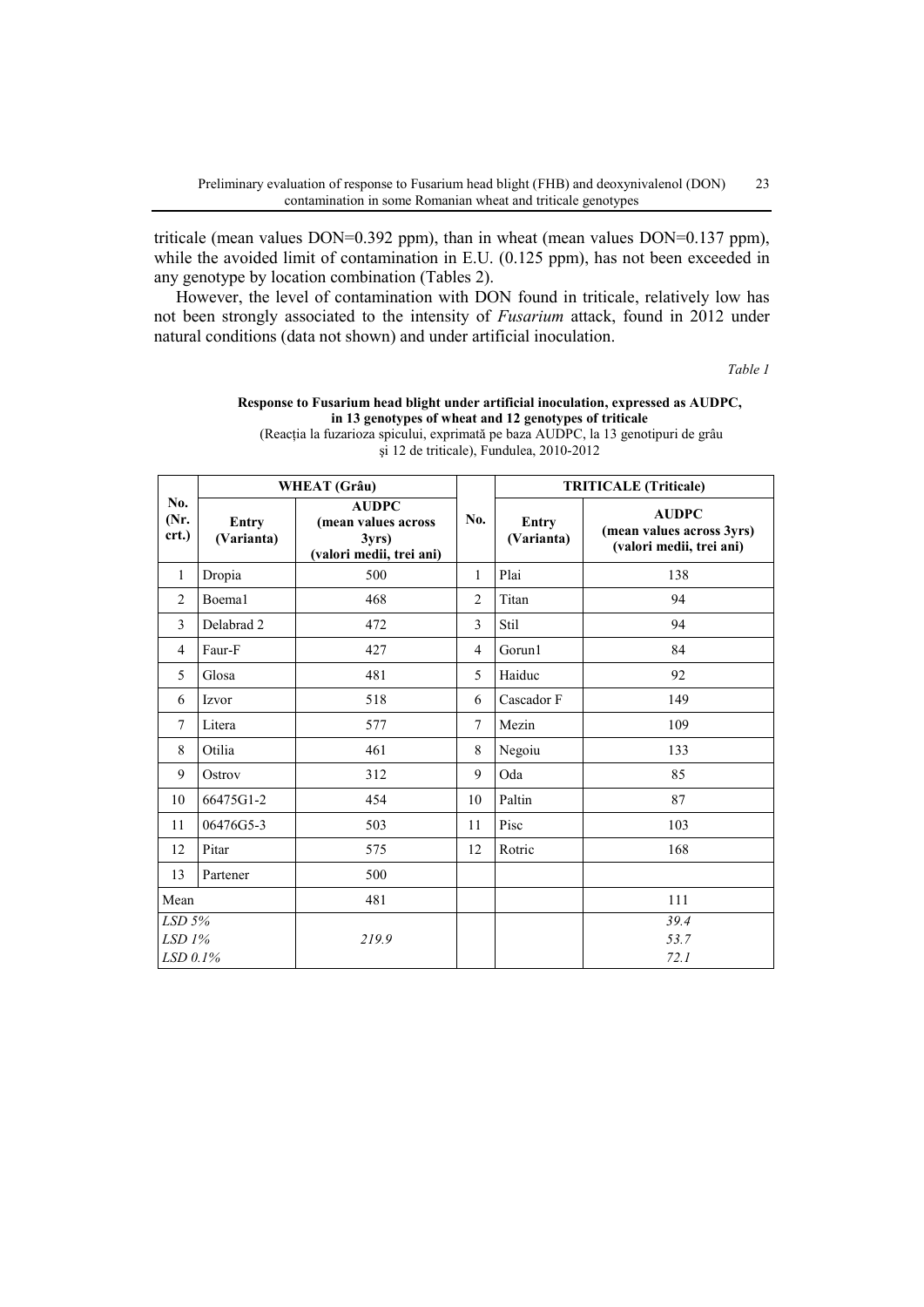*Table 2*

### **Content of DON in grain of wheat and triticale under natural conditions (mean values over seven locations, 2012)**

(Conţinutul de DON în seminţe la grâu şi triticale, în condiţii naturale - valori medii, sapte localități, 2012)

|                                    | DON content, ppm           |                                                                                   |                  |                              |                                                                           |  |  |
|------------------------------------|----------------------------|-----------------------------------------------------------------------------------|------------------|------------------------------|---------------------------------------------------------------------------|--|--|
| No.<br>(Nr.<br>crt.)               | <b>WHEAT</b> (Grâu)        |                                                                                   |                  | <b>TRITICALE</b> (Triticale) |                                                                           |  |  |
|                                    | <b>Entry</b><br>(Varianta) | <b>Mean values over</b><br>seven locations<br>(Valori medii/<br>șapte localități) | N <sub>0</sub> . | <b>Entry</b><br>(Varianta)   | Mean values over<br>seven locations<br>(Valori medii/ şapte<br>localiăți) |  |  |
| 1                                  | Dropia                     | 0.192                                                                             | 1                | Plai                         | 0.148                                                                     |  |  |
| $\overline{2}$                     | Boema1                     | 0.139                                                                             | $\overline{2}$   | Titan                        | 0.329                                                                     |  |  |
| 3                                  | Delabrad 2                 | 0.186                                                                             | 3                | Stil                         | 0.248                                                                     |  |  |
| $\overline{4}$                     | Faur-F                     | 0.116                                                                             | $\overline{4}$   | Gorun1                       | 0.271                                                                     |  |  |
| 5                                  | Glosa                      | 0.089                                                                             | 5                | Haiduc                       | 0.555                                                                     |  |  |
| 6                                  | Izvor                      | 0.169                                                                             | 6                | Cascador F                   | 0.508                                                                     |  |  |
| $\tau$                             | Litera                     | 0.132                                                                             | $7\phantom{.0}$  | Mezin                        | 0.437                                                                     |  |  |
| 8                                  | Otilia                     | 0.078                                                                             | 8                | Negoiu                       | 0.552                                                                     |  |  |
| 9                                  | Ostrov                     | 0.117                                                                             | 9                | Oda                          | 0.328                                                                     |  |  |
| 10                                 | 66475G1-2                  | 0.222                                                                             | 10               | Paltin                       | 0.362                                                                     |  |  |
| 11                                 | 06476G5-3                  | 0.097                                                                             | 11               | Pisc                         | 0.543                                                                     |  |  |
| 12                                 | Pitar                      | 0.152                                                                             | 12               | Rotric                       | 0.427                                                                     |  |  |
| 13                                 | Partener                   | 0.095                                                                             |                  | $\overline{a}$               | -                                                                         |  |  |
| Mean                               |                            | 0.137                                                                             |                  |                              | 0.392                                                                     |  |  |
| $LSD$ 5%<br>$LSD$ 1%<br>$LSD$ 0.1% |                            | 0.083<br>0.110<br>0.143                                                           |                  |                              | 0.200<br>0.260<br>0.336                                                   |  |  |

Data obtained in this investigation revealed significant differences between the analysed genotypes of wheat and triticale, regarding the FHB symptoms (AUDPC) and grain contamination with DON (ppm). Analysis of relation between the overall DON content in grain of either of the both crops according to the origin of samples (seven locations), suggests a higher degree of contamination with DON in samples from Secuieni and Tg. Mures, irrespective of the plant host.

These findings confirm previous observations corresponding to the same locations (*data not shown*), but the same tendency seems to be true also for other regions such: Livada (wheat) and Albota, Livada (triticale) that could be considered as potential hot spots in terms of DON contamination (Figure 1).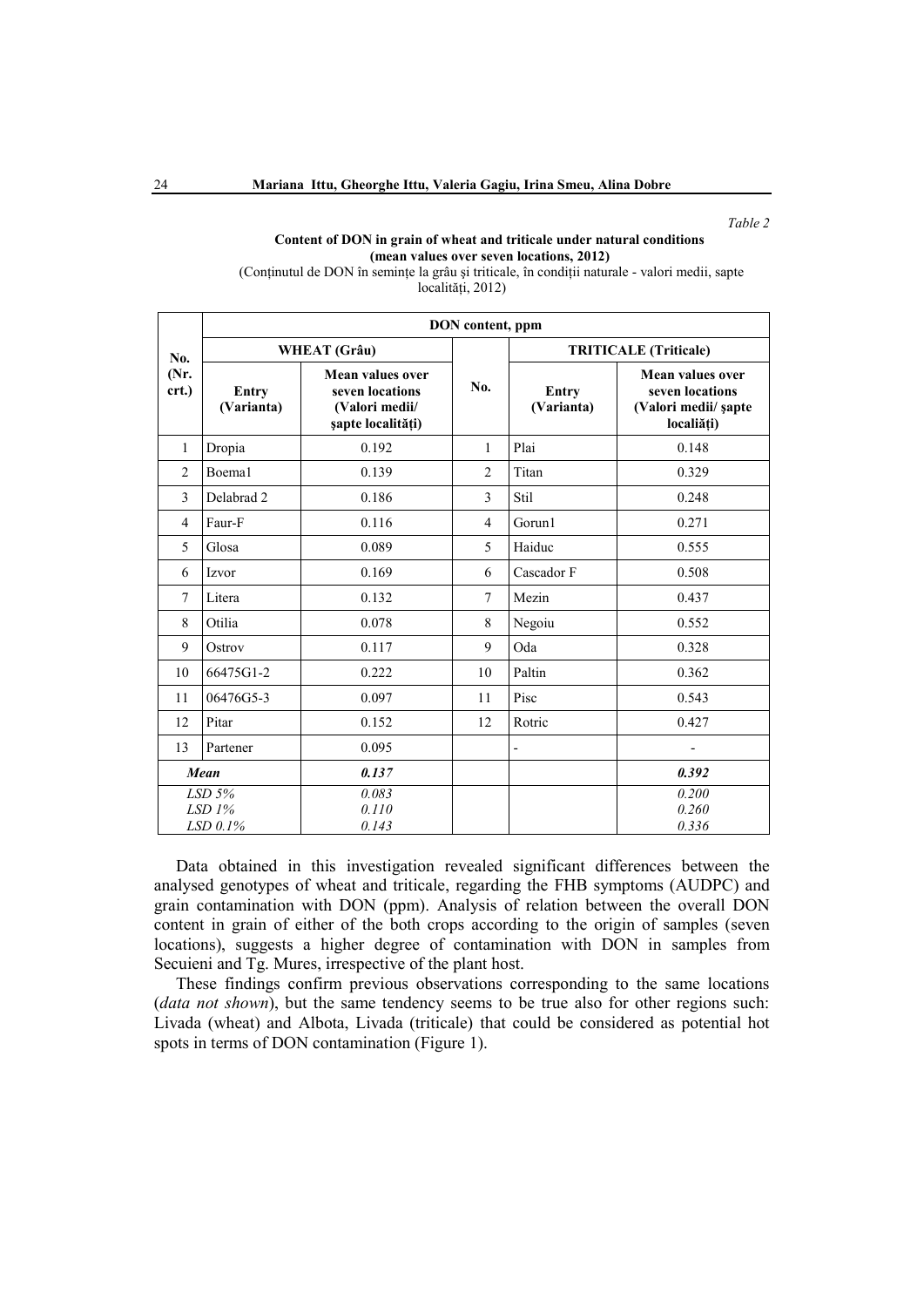

*Figure 1*. Relation between the contamination with DON (ppm) in grain of triticale and wheat (mean values over seven locations, 2012) [Relaţia dintre contaminarea cu DON (ppm) în seminţe de grâu şi triticale (valori medii, sapte localităţi, 2012)]

## ears, it was found out and confirmed **CONCLUSIONS**

Significant genotypic differences regarding the FHB symptoms (AUDPC) and DON contamination (ppm) were found in the investigated genotypes of wheat and triticale;

Contrasting response to *Fusarium* attack and contamination with associated toxin DON was found in triticale, as compared to wheat, the expression of symptoms being much lower (four times than in wheat) related to the amount of DON resulted from analysis (three times higher in triticale).

## *Acknowledgements*

Wheat and triticale samples analysed in this report have been provided by the courtesy of Dr. Maria VOICA (ARDS Albota), Dr. Gabriela PAUNESCU (ARDS Şimnic), Eng. Iustina LOBONŢIU (RDSCB Tg. Mureş), Dr. Vasile MOLDOVAN (ARDS Turda), Dr. Cecilia BĂNĂŢEANU (ARDS Livada), Dr. Ioana STERE (ARDS Valu lui Traian) and Eng. Simona Pochişcanu (ARDS Secuieni).

#### **REFERENCES**

ADHIKARI, K. N., AND MCINTOSH, R. A., 1998. *Inheritance of wheat stem rust resistance in triticale*. Plant Breed., 117: 505-513.

GÓRAL, T., WIŚNIEWSKA, H., OCHODZKI, P., WALENTYN-GÓRAL, D., GRZESZCZAK, I., BELETR, J., BANASZAK, Z., POJMAJ, M., KURLETO, D., KONIECZNY, M., BUDZIANOWSKI, G., CICHA, A., PAIZERT, K., WOŚ, H., 2013. *Variation for Fusarium head blight resistance and Fusarium toxins accumulation in winter triticale lines inoculated with Fusarium*